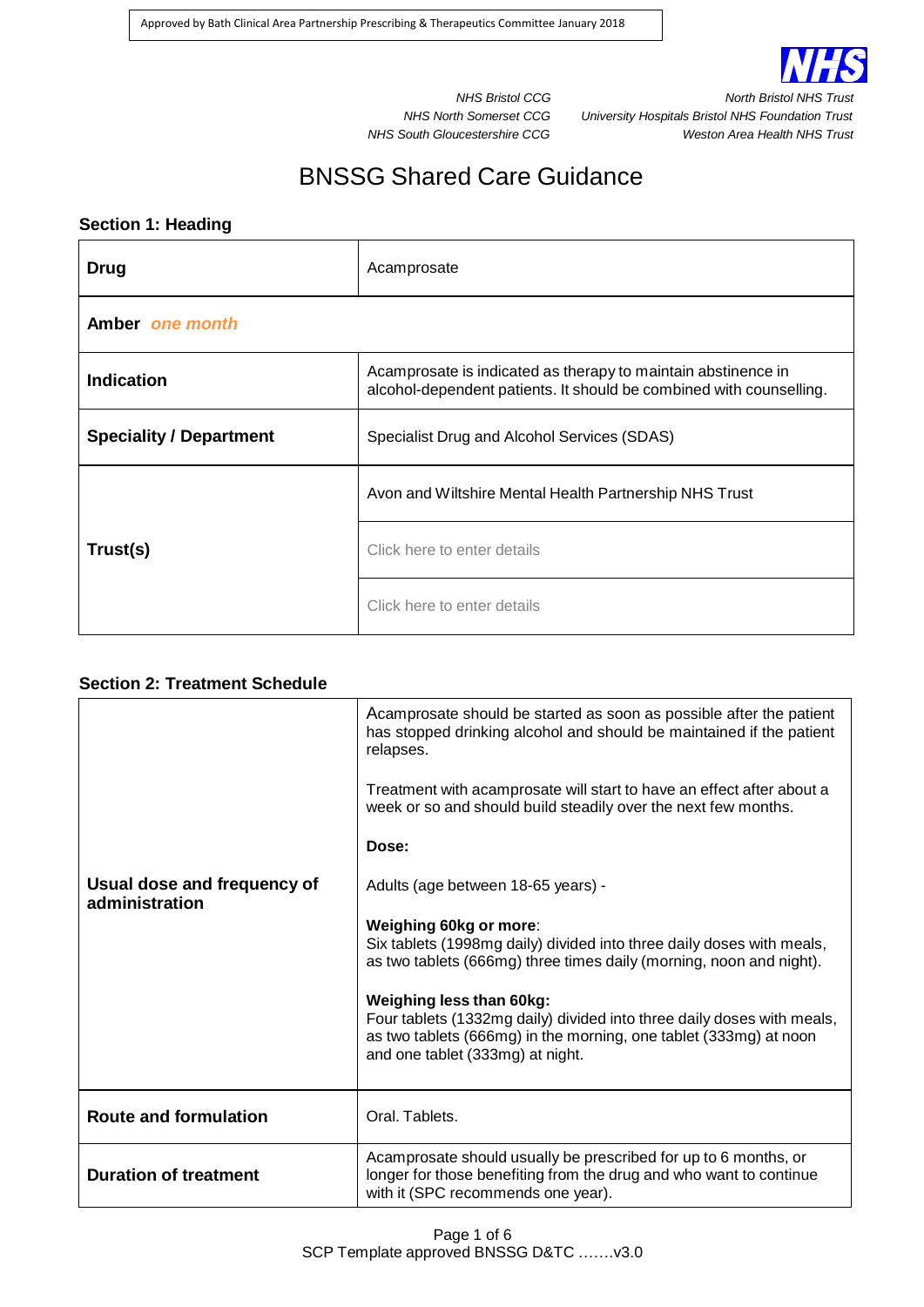| Stop if drinking persists 4-6 weeks after starting acamprosate                                                                                                                                                                                                                 |
|--------------------------------------------------------------------------------------------------------------------------------------------------------------------------------------------------------------------------------------------------------------------------------|
| Acamprosate does not prevent the harmful effects of continuous<br>alcohol abuse. Continued alcohol abuse negates the therapeutic<br>benefit, therefore acamprosate treatment should only be<br>initiated after weaning therapy, once the patient is abstinent from<br>alcohol. |

## **Section 3: Monitoring**

## **Baseline tests - where appropriate**

Urea and electrolytes and liver function tests including gamma-glutamyl transferase (GGT).

## **Subsequent tests - where appropriate**

Do not use blood tests routinely, but consider them to monitor for recovery of liver function and as a motivational aid for patient to show improvement. See responsibilities for primary and secondary care for monitoring.

## **Section 4: Side Effects**

| Side effects and management        | For a full list, please refer to manufacturer's summary of product<br>characteristics (SPC) www.medicines.org.uk and also the current<br>BNF www.bnf.org/bnf/<br>Acamprosate is usually well tolerated; however, diarrhoea has been<br>reported to be a very common side effect (occurs in >1 in 10). If this<br>persists, contact the specialist.<br><b>Common side effects</b> (occurs in $\geq 1/100, < 1/10$ )<br>Include abdominal pain, nausea, vomiting, flatulence, maculo papular<br>rash, pruritus, impotence, decreased libido or frigidity. Contact the<br>specialist for advice.<br><b>Uncommon</b> (occurs in ≥ $1/1,000,$ < $1/100$ ):<br>Increased libido.<br>Very rare (< 1/10,000): Hypersensitivity reactions including urticaria,<br>angio-oedema or anaphylactic reactions. Contact the specialist for<br>advice.<br>Not known: Vesiculo-bullous eruptions.<br>If a patient is unduly troubled by these symptoms it would be<br>reasonable to discontinue the medication. |
|------------------------------------|------------------------------------------------------------------------------------------------------------------------------------------------------------------------------------------------------------------------------------------------------------------------------------------------------------------------------------------------------------------------------------------------------------------------------------------------------------------------------------------------------------------------------------------------------------------------------------------------------------------------------------------------------------------------------------------------------------------------------------------------------------------------------------------------------------------------------------------------------------------------------------------------------------------------------------------------------------------------------------------------|
| <b>Referral back to specialist</b> | Side effects which persist and/or are of concern to the prescriber<br>$\bullet$<br>or service user.<br>Service user starts drinking alcohol again.<br>$\bullet$<br>Service user becomes pregnant or starts to breastfeed.<br>$\bullet$<br>Development of severe renal / hepatic impairment.<br>$\bullet$                                                                                                                                                                                                                                                                                                                                                                                                                                                                                                                                                                                                                                                                                       |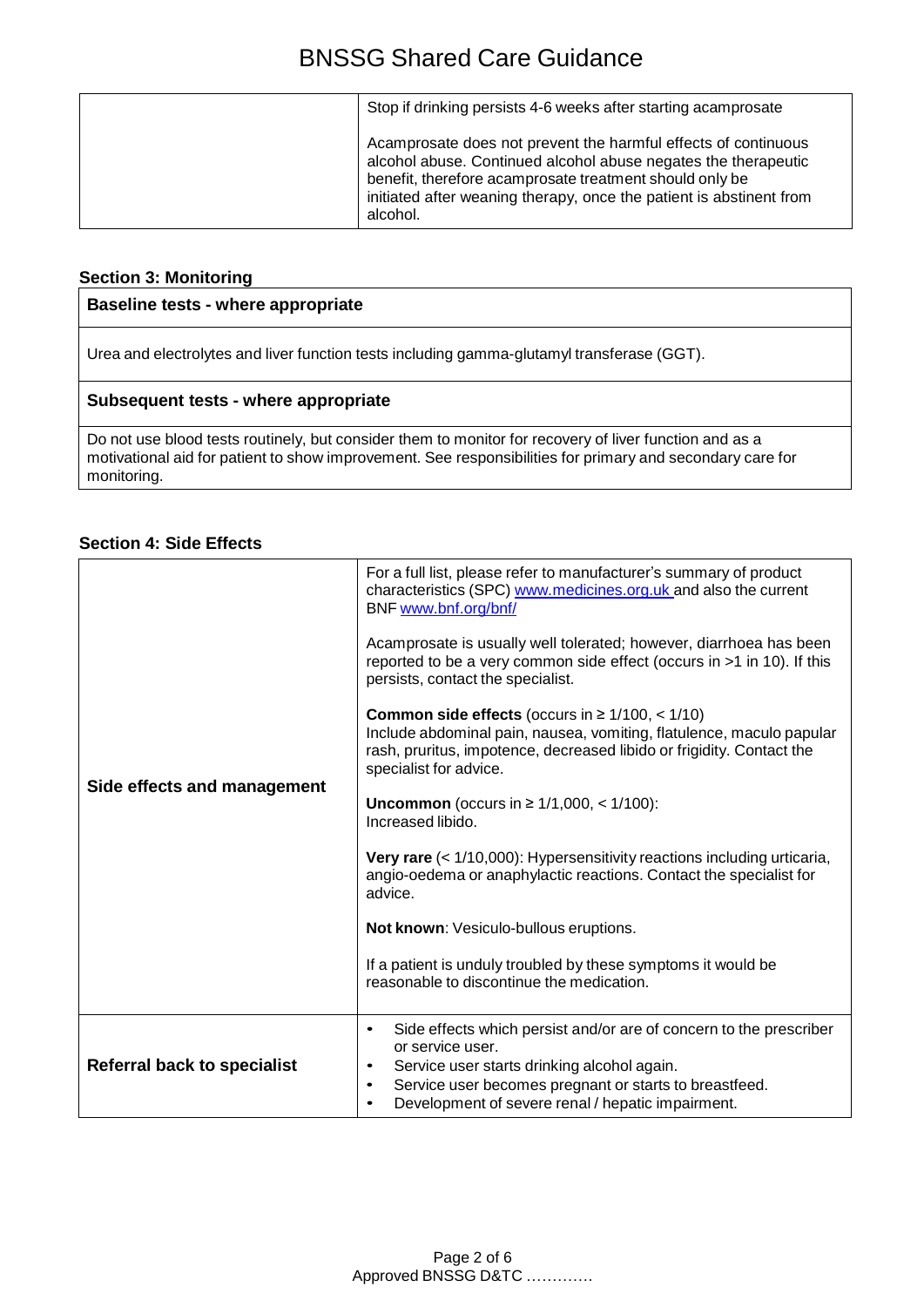## BNSSG Shared Care Guidance

#### **Section 5: Drug Interactions**

| <b>Significant Drug Interactions</b>               | The concomitant intake of alcohol and acamprosate does not affect<br>the pharmacokinetics of either alcohol or acamprosate. The<br>administration of food diminishes the bioavailability of the drug<br>compared with its administration in the fasting state.<br>Acamprosate is excreted by the kidneys and therefore is not affected<br>by drugs that alter liver metabolism. There are no dangerous drug<br>interactions reported.<br>Co-administration of naltrexone with acamprosate produces an<br>increase in acamprosate levels, however, no adjustment of |
|----------------------------------------------------|--------------------------------------------------------------------------------------------------------------------------------------------------------------------------------------------------------------------------------------------------------------------------------------------------------------------------------------------------------------------------------------------------------------------------------------------------------------------------------------------------------------------------------------------------------------------|
|                                                    | dosage is necessary.                                                                                                                                                                                                                                                                                                                                                                                                                                                                                                                                               |
| Reminder to ask patient about<br>specific problems | Ask about emergence of any possible side effects / compliance to<br>treatment.                                                                                                                                                                                                                                                                                                                                                                                                                                                                                     |

## **Section 6: Contra-indications, Cautions and Special Recommendations**

#### **Contraindications:**

- Patients with a known hypersensitivity to acamprosate or to any of the excipients
- Lactating women
- Renal insufficiency of serum creatinine >120 micromol/L. Please also see below.

#### **Cautions and special recommendations:**

Patient group - Acamprosate is not recommended for use in patients younger than 18 or older than 65 years as its safety and efficacy has not been established in these patient groups.

#### **Renal Impairment**:

For patients with moderate renal impairment (GFR 30 – 50mL/min), a dose of one 333 mg tablet taken three times daily is recommended.

Patients with a GFR 10 – 30 mL/min, a dose of one 333mg tablet should be taken twice a day. Patients with a GFR of <10mL/min a dose of one 333mg tablet should be taken once a day.

#### **Liver impairment:**

The safety and efficacy of acamprosate has not been established in patients with severe liver insufficiency (Childs-Pugh Classification C). The kinetics of acamprosate are not modified in Child-Pugh classification A or B of impaired liver function, a population which is likely to be part of the target population for acamprosate. This is in accordance with the absence of hepatic metabolism of the drug.

#### **Suicidality:**

The interrelationship between alcohol dependence, depression and suicidality is well-recognised and complex. It is therefore recommended that alcohol-dependent patients, including those treated with acamprosate, be monitored for such symptoms.

#### **Abuse and dependence**

Non-clinical studies suggest that acamprosate has little or no abuse potential. No evidence of dependence on acamprosate was found in any clinical study demonstrating that acamprosate has no significant dependence potential.

#### **Pregnancy**

There is no adequate data from the use of Acamprosate in pregnant women. Animal studies do not indicate any evidence of foetotoxicity or teratogenicity. Acamprosate must therefore only be used during pregnancy after a careful benefit/risk assessment, when the patient cannot abstain from drinking alcohol without being treated with acamprosate and when there is consequently a risk of foetotoxicity or teratogenicity due to alcohol

#### **Breast Feeding**

Acamprosate should not be used in breast feeding women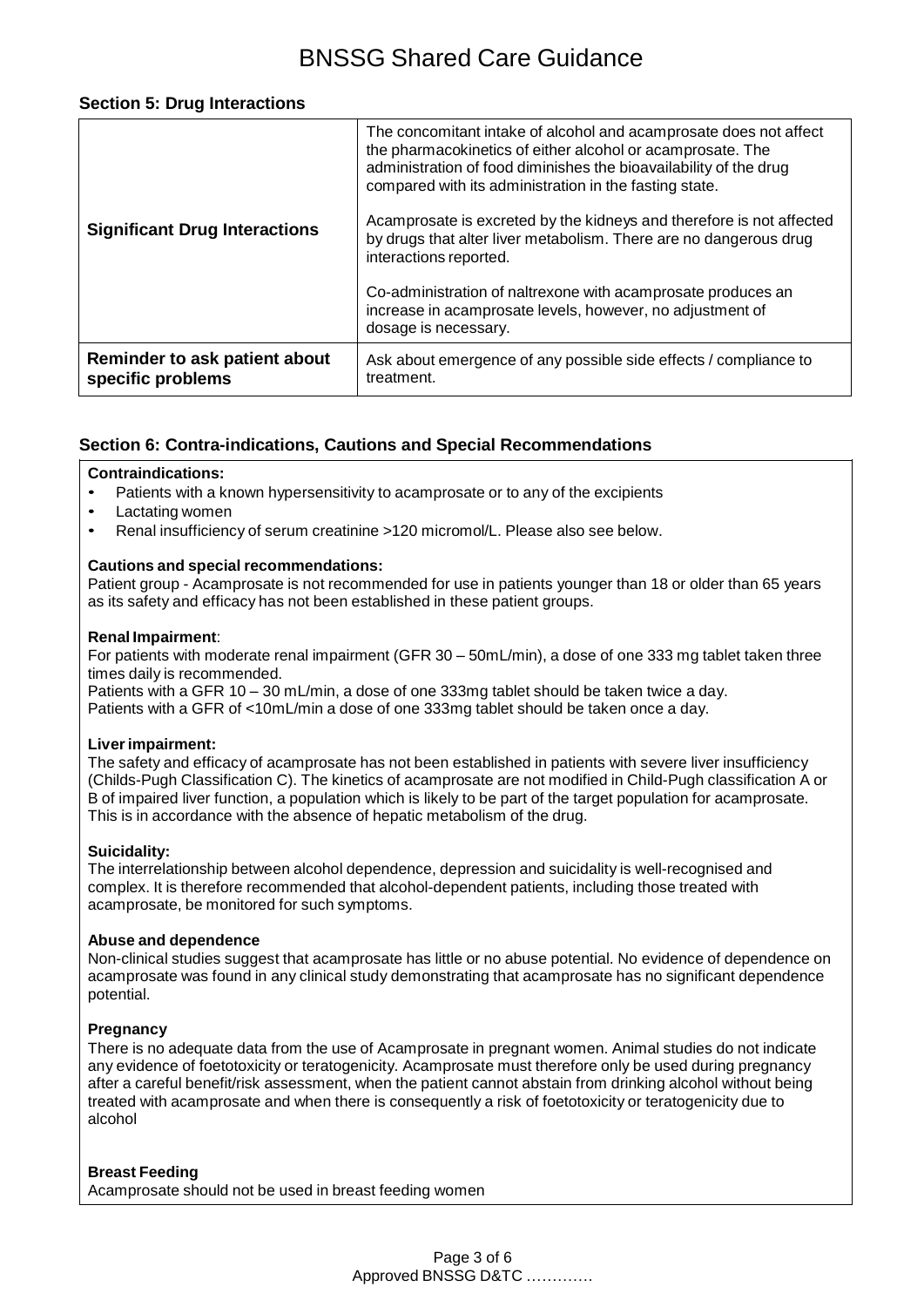## BNSSG Shared Care Guidance

## **Section 7: Advice to the patient**

- 1. Report to the specialist or GP if s/he does not have a clear understanding of the treatment.
- 2. Share any concerns in relation to treatment with acamprosate medication.<br>3. Patients should be advised to notify their doctor if they become pregnant c
- Patients should be advised to notify their doctor if they become pregnant or intend to become pregnant during therapy or wish to breast feed.
- 4. Patients should be advised to continue acamprosate therapy as directed, even in the event of relapse and should be reminded to discuss any renewed drinking with their doctor.
- 5. Patients should inform their primary care prescriber/ consultant if they develop any adverse effects e.g. diarrhoea, vomiting etc
- 6. Notify their GP/specialist when acamprosate is stopped.

## **Section 8: Responsibilities for Secondary Care**

#### **Core responsibilities**

- 1. Initiate treatment and prescribing for the first month
- *2.* Undertake the clinical assessment and monitoring for the first three months.
- 3. Communicate details of the above in 1 and 2 to GP within the first month of treatment. This information should be transferred in a timely manner.
- 4. Refer patients to GP and provide information of further action where appropriate e.g. blood test is due.
- 5. Provide advice to primary care when appropriate.
- 6. Review concurrent medications for potential interaction prior to initiation of acamprosate.
- 7. Stop treatment where appropriate or providing advice on when to stop.
- 8. Report adverse events to the MHRA.
- 9. Reminder to ask patients about particular problems see section 5.

## **Other specific to drug**

- 1. Explain at initiation the indication for the medication and how to use it, to allow for informed consent. Explain the risks and potential benefits and what to do in a minor relapse of drinking - provide the patient with information on acamprosate, including a PIL. Information on mental health conditions, treatments and medication can be found at [www.choiceandmedication.org/awp/](http://www.choiceandmedication.org/awp/)
- 2. Ensure the patient is fully informed about their treatment for women of child bearing potential this should also include a discussion about plans for pregnancy and effective contraception.
- 3. Discuss the proposal of shared care agreement with the patient. Document outcome in notes.
- 4. If the patient agrees to shared care, ask the GP whether s/he is willing to participate in shared care once patient has been stabilised on treatment. This must be done using the Shared Care Agreement form for acamprosate. Details of dose prescribed must be given.
- 5. Ensure that the GP has a copy of the shared care agreement and a signed copy of the shared care agreement form.
- 6. To ensure that the care plan contains correct contact details for the care co-ordinator/ key worker and specialist/NMP.
- 7. To forward a care plan to the GP.
- 8. Blood tests may be taken at the GP surgery providing there is appropriate communication with the GP and the GP is in agreement with this. Secondary care is responsible for the interpretation and monitoring of these blood test results for the first 3 months of treatment.
- 9. Secondary care is responsible for reviewing all baseline tests and relay any abnormal findings to the GP with any appropriate advice.
- 10. Communicate promptly with the GP when treatment is changed.
- 11. Review patient / provide advice as requested via the GP or Primary Care Liaison Service as necessary
- 12. Provide psychosocial support for the first 3 months of treatment.
- 13. To review patient regularly (minimum monthly) for first month of treatment ensuring psychosocial needs are met.
- 14. Inform GP if any appointments are not attended.
- 15. Ensure that clear backup arrangements exist for GPs to obtain advice and support.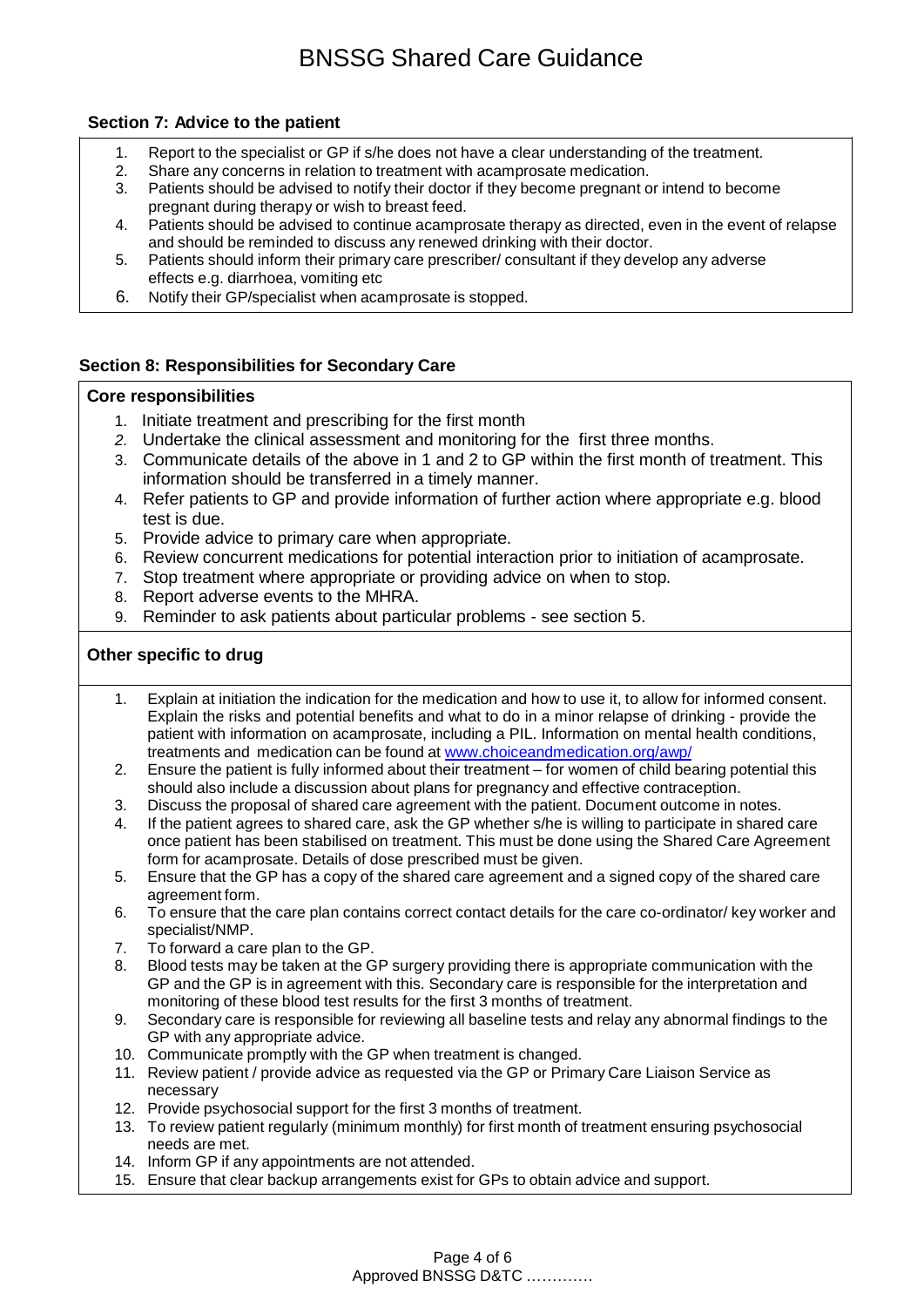16. Any verbal communication between primary and secondary care should be confirmed in writing.

### **Section 9: Responsibilities for Primary Care**

#### **Core responsibilities**

- 1. Take over prescribing after the first month
- 2. Clinically assess and monitor the patient after the first three months
- 3. Review any new concurrent medications for potential interactions.
- 4. Report adverse events to the MHRA.
- 5. Refer for advice to specialist where appropriate.
- 6. Reminder to ask patients about particular problems see section 5.

#### **Other specific to drug**

- 1. Reply to the request for shared care within 3 weeks of receipt of request using the shared care agreement form for acamprosate.
- 2. If the GP decides not to prescribe acamprosate, it should still be added to the patients repeat medication as a 'non issued item'' for information and safety purposes. The quantity should be set to \*0 or 1. On the dose line it should read 'Hospital prescribing only. Do not prescribe' This should also be done during the 'stabilisation' period before GP takes over the prescribing.
- 3. Prescribe acamprosate at the dose requested by the specialist.
- 4. Review patient regularly (minimum monthly) then at extended but regular intervals if treatment is continued beyond 6 months.
- 5. Review patient as agreed in the Shared Care Agreement and care plan.
- 6. Adjust the dose / stop drug as advised by the specialist.<br>7. Ask patient about adverse effects (see Section 4) at eac
- Ask patient about adverse effects (see Section 4) at each appointment and communicate any significant adverse effects to the specialist.
- 8. Monitor patient's overall health and compliance.
- 9. Notify specialist of any relevant changes in other medications or clinical status.
- 10. Review at least 6 monthly, whether patient should be referred to specialist for assessment regarding need for continuing therapy.
- 11. Monitor treatment effectiveness with the patient. Recommendation would be for at least 6 months and up to a year of continued abstinence from alcohol. However, acamprosate could be continued beyond this time if there was felt to be a significant risk of relapse after this time.
- 12. Do not use blood tests routinely, but consider them to monitor for recovery of liver function and as a motivational aid for patient to show improvement. Any necessary monitoring to be agreed with the specialist team and any clinically significant results feedback for advice / action.
- 13. Once the patient has been discharged, advice may be sought from the Primary Care Liaison Service on any aspect of patients mental health that is of concern to the GP
- 14. Any verbal communication between primary and secondary care should be confirmed in writing.

| Name                                     | Organisation                                     | <b>Telephone Number</b>     | E mail address              |
|------------------------------------------|--------------------------------------------------|-----------------------------|-----------------------------|
| Dr T Williams                            | AWP Mental Health NHS<br>Trust                   | 0117 919 2345               | tim.williams6@nhs.net       |
| Care co-ordinator                        | Click here to enter details                      | Click here to enter details | Click here to enter details |
| Primary Care Liaison<br>Service, BRISTOL | AWP Mental Health NHS<br>Trust - Callington Road | 0117 919 5670               | Click here to enter details |

#### **Section 10: Contact Details**